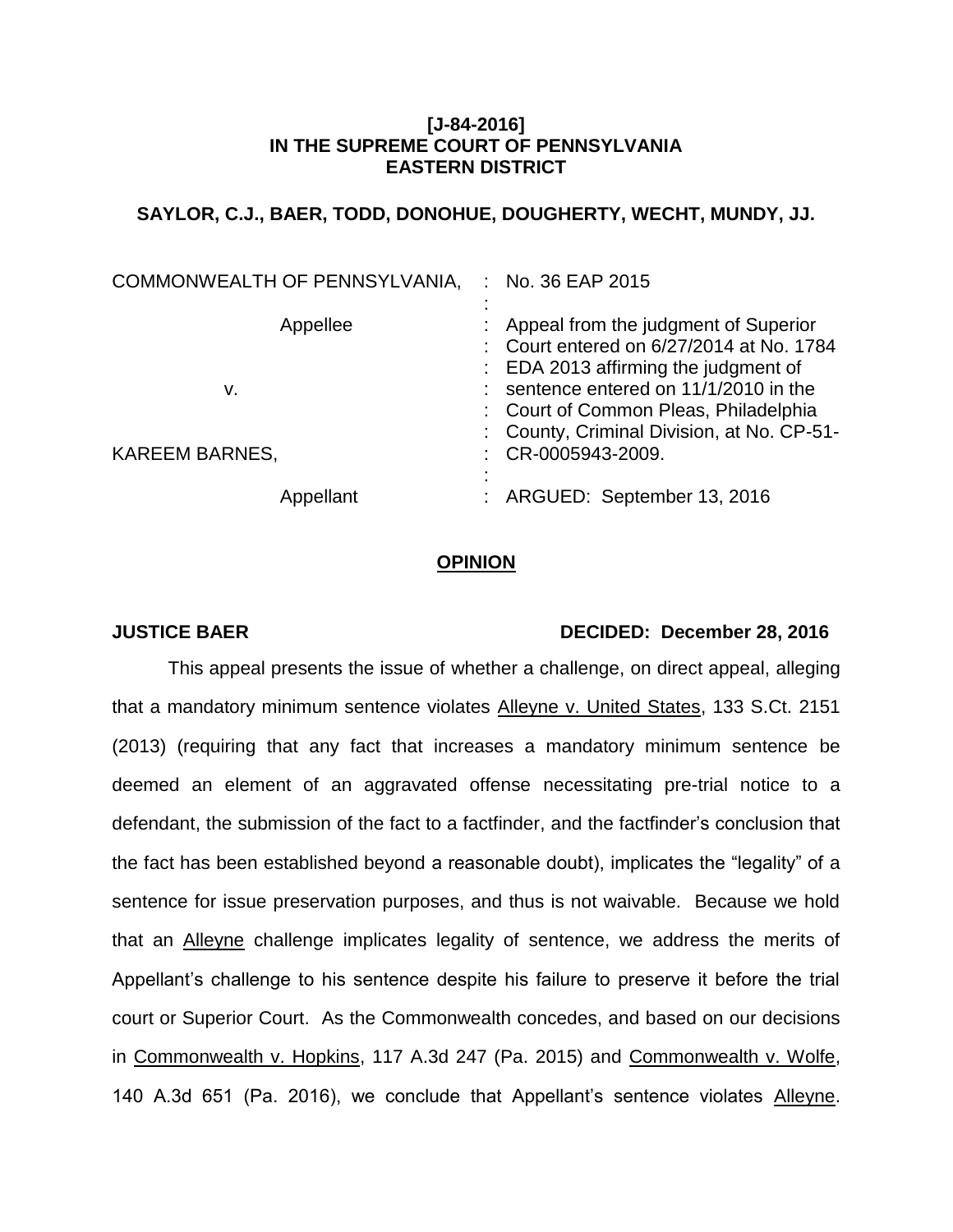Accordingly, we reverse the Superior Court's decision, vacate Appellant's judgment of sentence, and remand for resentencing.

The relevant facts of this case are not in dispute. Philadelphia police officers executed a search warrant for a residence where Kareem Barnes ("Appellant") lived with his two younger brothers. The search of one of the bedrooms yielded a firearm, assorted drugs and drug paraphernalia. As a result, the Commonwealth charged Appellant with possession with intent to deliver ("PWID"),<sup>1</sup> possession of a firearm prohibited,<sup>2</sup> and other related charges. Appellant waived his right to a jury trial and proceeded to a bench trial. At trial, Appellant's youngest brother testified that he, not Appellant, occupied the bedroom where the seized items were found and he, not Appellant, owned the contraband. The trial court, however, did not credit the brother's testimony, and instead, found Appellant guilty of the crimes charged. The trial court sentenced Appellant to 5 to 10 years' imprisonment on the PWID conviction, which included a 5-year mandatory minimum sentence pursuant to 42 Pa.C.S. § 9712.1, based on the trial court's finding that Appellant was in constructive possession of drugs "in close proximity to" a firearm. $3$  No further penalty was imposed for the other convictions.

 $^{2}$  18 Pa.C.S. § 6105.

 $\overline{a}$ 

 $3$  42 Pa.C.S. § 9712.1 states in relevant part:

**(a) Mandatory sentence.--**Any person who is convicted of a violation of [certain drug offenses] when at the time of the offense the person or the person's accomplice is in physical possession or control of a firearm, whether visible, concealed about the person or the person's accomplice or within the actor's or accomplice's reach or in close proximity to the controlled substance, shall likewise be sentenced to a minimum sentence of at least five years of total confinement.

**\* \* \***

(continued…)

 $1$  35 P.S. § 780-113(a)(30).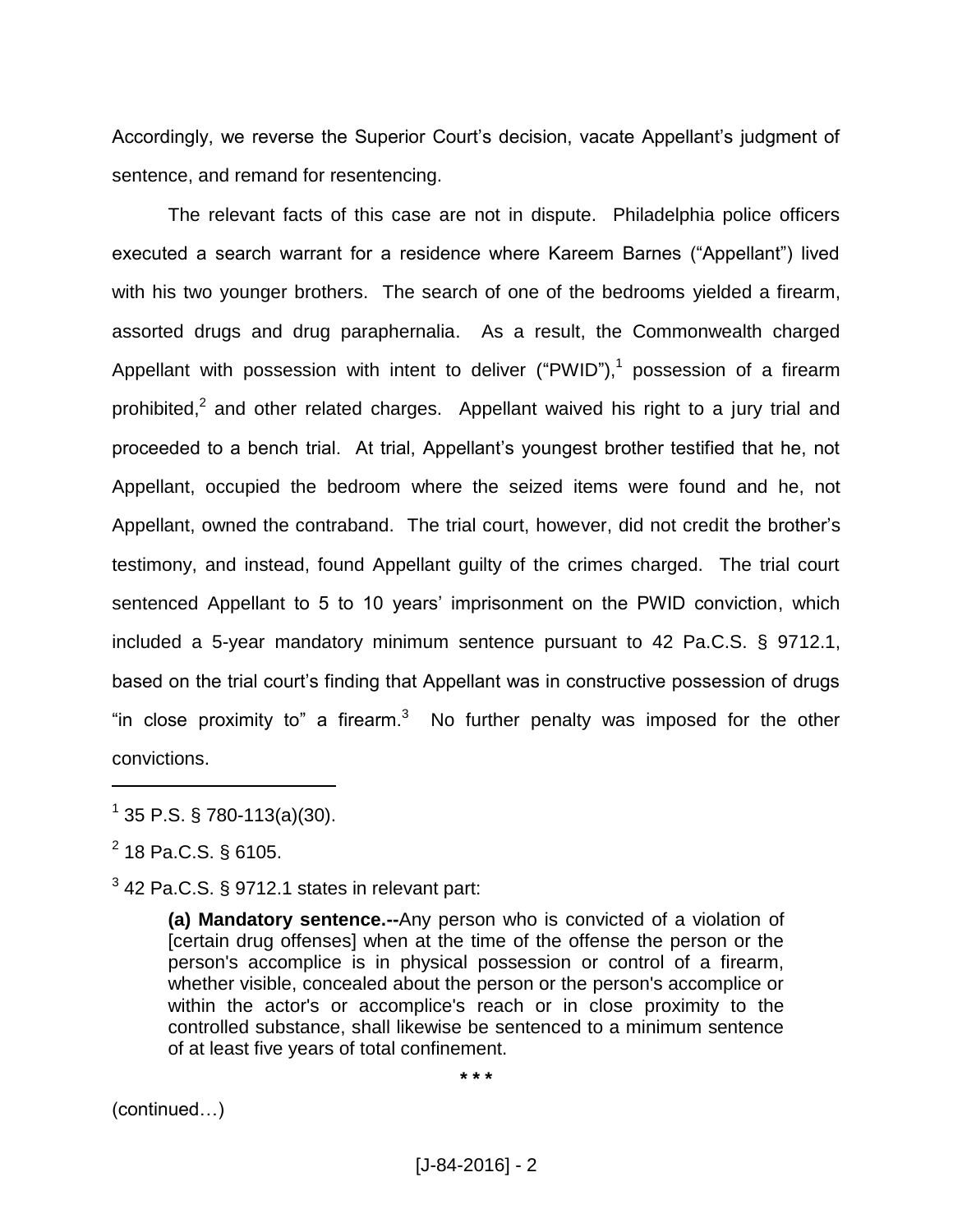Appellant filed a notice of appeal, $4$  raising two sufficiency of the evidence challenges before the Superior Court which are not at issue here. Specifically, Appellant alleged: 1) there was insufficient evidence to support his convictions for PWID and possession of a firearm because he was not present during the search; and 2) there was insufficient evidence to support a finding that the drugs and gun were found "in close proximity" to each other for purposes of the Section 9712.1 mandatory minimum sentence.

Four days after Appellant filed his notice of appeal, the United States Supreme Court decided Alleyne, supra. In Alleyne, the Supreme Court found that the Sixth

 $\overline{a}$ 

**(d) Authority of court in sentencing.--**There shall be no authority in any court to impose on an offender to which this section is applicable any lesser sentence than provided for in subsection (a) or to place such offender on probation or to suspend sentence. . . .

**(e) Appeal by Commonwealth.--**If a sentencing court refuses to apply this section where applicable, the Commonwealth shall have the right to appellate review of the action of the sentencing court. The appellate court shall vacate the sentence and remand the case to the sentencing court for imposition of a sentence in accordance with this section if it finds that the sentence was imposed in violation of this section.

<sup>4</sup> Although defense counsel initially ignored Appellant's request that counsel file a timely direct appeal, Appellant filed a petition pursuant to the Post Conviction Relief Act, 42 Pa.C.S. §§ 9541-9546, and the Commonwealth subsequently agreed that Appellant was entitled to have his direct appeal rights reinstated *nunc pro tunc*.

<sup>(…</sup>continued)

**<sup>(</sup>c) Proof at sentencing.--**Provisions of this section shall not be an element of the crime, and notice thereof to the defendant shall not be required prior to conviction, but reasonable notice of the Commonwealth's intention to proceed under this section shall be provided after conviction and before sentencing. The applicability of this section shall be determined at sentencing. The court shall consider any evidence presented at trial and shall afford the Commonwealth and the defendant an opportunity to present any necessary additional evidence and shall determine, by a preponderance of the evidence, if this section is applicable.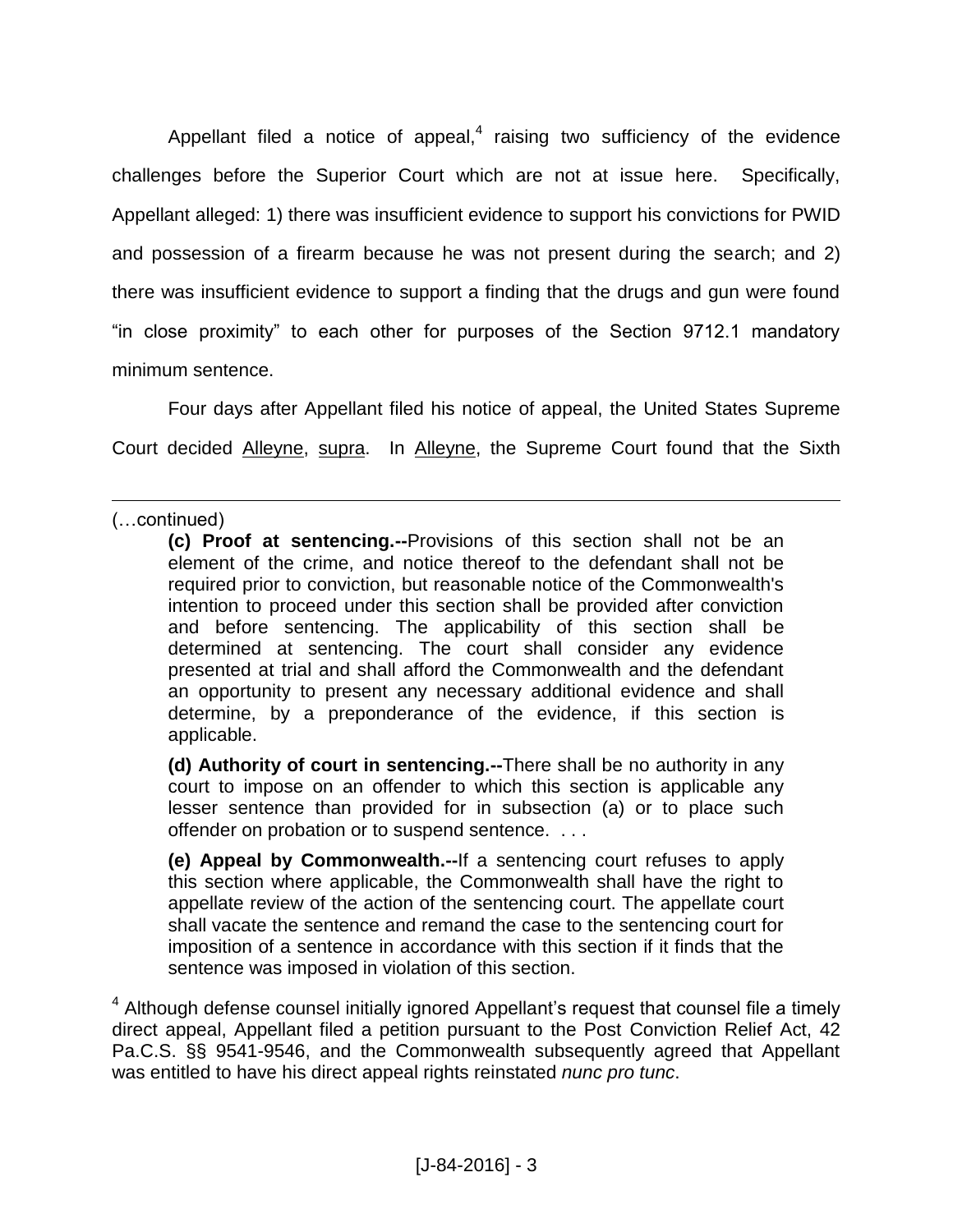Amendment to the United States Constitution requires that any fact increasing a punishment, even if it increases the minimum sentence, must be considered a part of an aggravated offense which a defendant has notice of before trial, and that fact must be found by the finder of fact beyond a reasonable doubt. As such, the High Court struck down as unconstitutional a New Jersey sentencing statute that allowed for the imposition of a mandatory minimum sentence based on the sentencing court's finding of an additional fact (that was not an element of the crime) by the lesser standard of preponderance of the evidence. Despite being filed more than two months after the Supreme Court's pronouncement in Alleyne, Appellant's 1925(b) statement did not raise an Alleyne challenge to his mandatory minimum sentence. Instead, Appellant only raised his two sufficiency claims.

The Superior Court affirmed Appellant's judgment of sentence, agreeing with the trial court that sufficient evidence existed to support Appellant's convictions and the application of the mandatory minimum sentence under Section 9712.1. Despite the fact that Appellant did not raise an Alleyne challenge to his sentence, the Superior Court concluded, in a footnote, that Appellant's sentence did not violate Alleyne, citing that court's precedent at the time, Commonwealth v. Watley, 81 A.3d 108, 118-21 (Pa. Super. 2013) (*en banc*) (holding that Section 9712.1's mandatory minimum sentence did not violate Alleyne where the jury contemporaneously convicted the appellant for PWID and possessory firearms charges). $5$ 

Appellant sought our review of three issues: 1) his challenge to the sufficiency of the evidence supporting his convictions; 2) his challenge to the sentencing court's

 $\overline{a}$ 

<sup>&</sup>lt;sup>5</sup> The Superior Court subsequently declined to follow its decision in Watley. See Commonwealth v. Newman, 99 A.3d 86, 103 (Pa. Super. 2014) (*en banc*) (declaring 42 Pa.C.S. § 9712.1 unconstitutional on its face).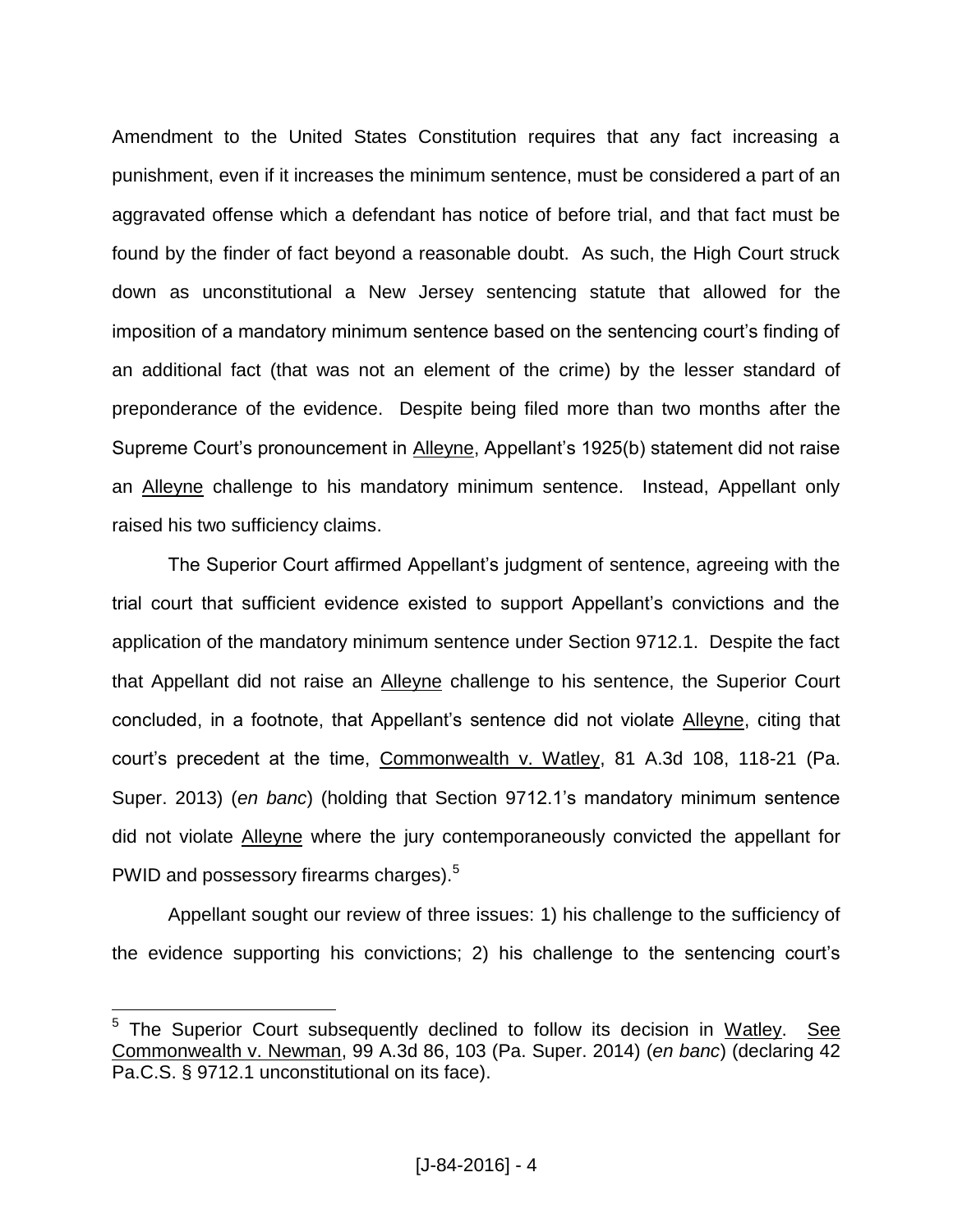finding that the drugs were "in close proximity" to the firearm; and 3) for the first time, his challenge to his sentence as violating Alleyne. We denied review of Appellant's two sufficiency of the evidence claims, but granted review of his Alleyne issue. Because there is no dispute that Appellant is raising this challenge for the first time before this Court, we also directed the parties to address the threshold issue of whether Appellant's failure to preserve the issue in the lower courts precludes us from granting relief.

Typically, an appellant waives any claim that is not properly raised in the first instance before the trial court and preserved at every stage of his appeal. Pa.R.A.P. 302(a) ("Issues not raised in the lower court are waived and cannot be raised for the first time on appeal."); Commonwealth v. Tilley, 780 A.2d 649, 652 (Pa. 2001) ("[I]n order for a new rule of law to apply retroactively to a case pending on direct appeal, the issue had to be preserved at all stages of adjudication up to and including the direct appeal.") (internal quotation marks and citation omitted).  $6$  However, an exception to the issue-preservation requirement exists where the challenge is one implicating the legality of the appellant's sentence. See, e.g., Commonwealth v. Dickson, 918 A.2d 95, 99 (Pa. 2007) ("[A] challenge to the legality of sentence cannot be waived."). Because Appellant did not raise his Alleyne challenge before the trial court or the Superior Court, we may only address the merits of his challenge if we determine that it is one implicating the legality of Appellant's sentence so that it cannot be waived.

 $\overline{a}$ 

 $6$  It is worth noting here that the Commonwealth concedes  $\Delta$ lleyne announced a new rule of law that should be applied retroactively on direct appeal, as long as the issue is properly preserved or the issue is nonwaivable. See Commonwealth's Brief at 28 (citing Tilley, supra). The retroactive application of Alleyne on direct appeal differs from its application during collateral review, as we recently explained in Commonwealth v. Washington, 142 A.3d 810 (Pa. 2016) (holding Alleyne should not be applied retroactively on collateral review).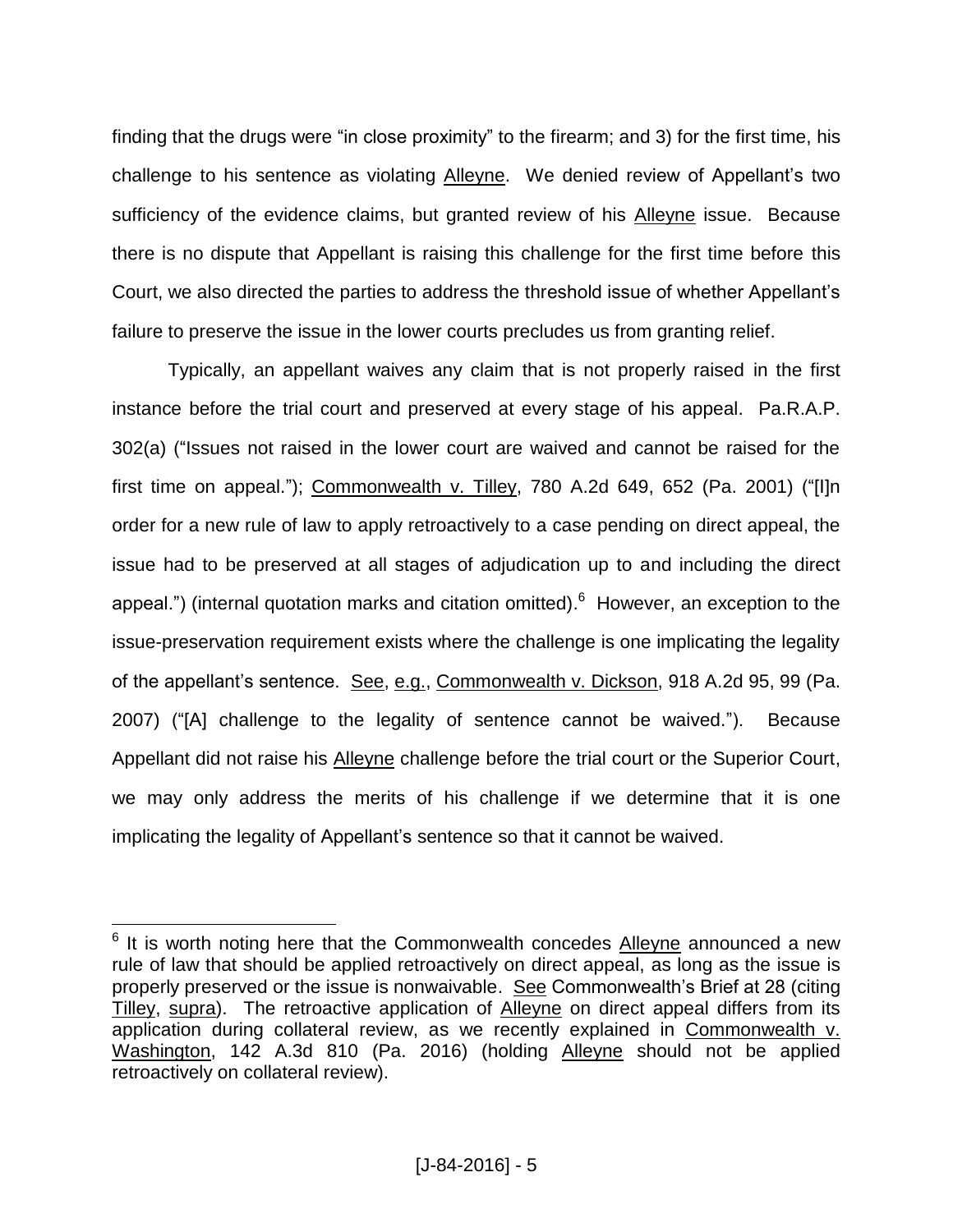If we determine that an Alleyne challenge is not waivable on direct appeal, then Appellant is entitled to resentencing, as the Commonwealth concedes that our prior decisions interpreting Alleyne render Section 9712.1 unconstitutional on its face. Specifically, in Commonwealth v. Wolfe, we stated that "[t]he effect of Alleyne's new rule was to invalidate a range of Pennsylvania sentencing statutes predicating mandatory minimum penalties upon non-elemental facts and requiring such facts to be determined by a preponderance of the evidence at sentencing." 140 A.3d 651, 653 (Pa. 2016) (holding 42 Pa.C.S. § 9718 violated Alleyne because it required imposition of a ten-year mandatory minimum sentence for an involuntary deviant sexual assault conviction based on an additional fact (that the victim was less than sixteen years of age) found at sentencing and proven only by a preponderance of the evidence); see also Commonwealth v. Hopkins, 117 A.3d 247 (Pa. 2015) (finding 18 Pa.C.S. § 6317 constitutionally infirm for similar reasons). Section 9712.1, under which Appellant was sentenced, contains the identical constitutional infirmities as the now void provisions at issue in Wolfe and Hopkins. Accordingly, Appellant's sentence violated Alleyne, and our ability to afford relief rises or falls on issue preservation.

It is important to note that this Court recently wrestled with the issue-preservation doctrine as it relates to challenges to mandatory minimum sentences in Commonwealth v. Foster, 17 A.3d 332 (Pa. 2011) (plurality). Notably, Foster did not involve an Alleyne challenge as presented here; rather, the appellant in Foster presented a Dickson challenge. In Commonwealth v. Dickson, 918 A.2d 95 (Pa. 2007), this Court reviewed the mandatory minimum sentence found at 42 Pa.C.S. § 9712 (requiring at least five years' imprisonment for a person who visibly possesses a firearm during the commission of a crime of violence) and whether it applied to an unarmed coconspirator. Ultimately, we concluded it was unconstitutional to apply Section 9712's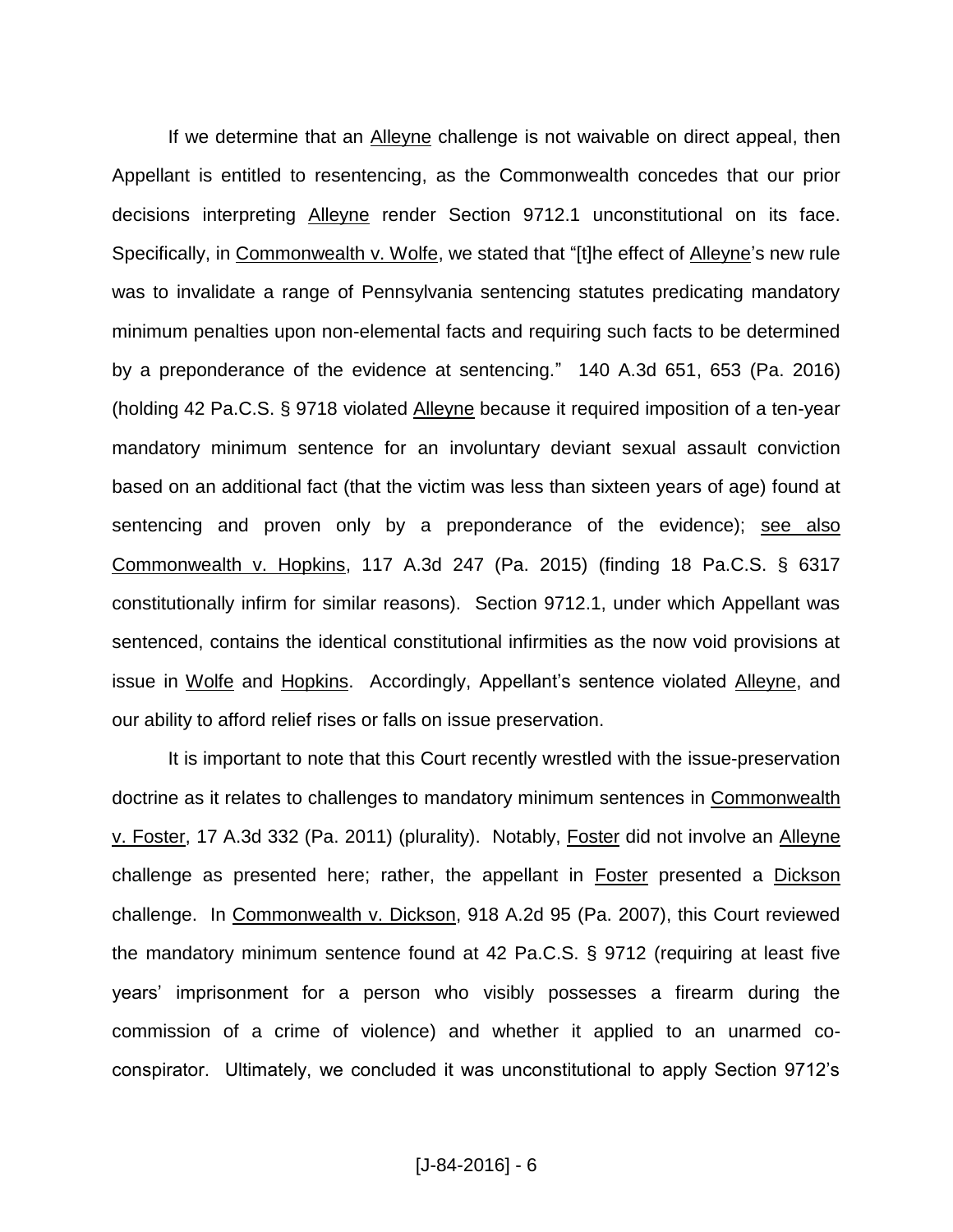mandatory minimum sentence to an individual who did not possess a firearm.<sup>7</sup> Thus, the mandatory minimum sentencing challenge in Foster, which was pre-Alleyne, was not that the statute was unconstitutional on its face, but instead, unconstitutionally applied to the defendant therein, who was an accomplice to the crime at issue.

Relevant here, Foster did not present his challenge to the mandatory minimum sentence's application at the time he was sentenced, as Dickson, upon which he relied in presenting his issue, was decided by this Court four months after Foster's sentencing and during the pendency of his direct appeal. As Foster did not properly preserve his challenge at the time of his sentencing, he was only entitled to relief if we determined that his issue was not waived by his failure to raise it in the trial court. The Commonwealth argued that Foster's challenge did not implicate legality for issue preservation purposes because he could have received the same sentence under separate, albeit discretionary, authority, which allowed for the sentence imposed as well as a lesser sentence.

Although this Court was split as to the reasoning, we unanimously agreed that Foster was entitled to relief despite his failure to preserve timely the issue in the trial court, rejecting the Commonwealth's argument that separate statutory authority supporting the sentence precluded relief. The lead opinion in the case, penned by this author and joined by two other Justices,<sup>8</sup> concluded that Foster's Dickson challenge implicated legality of sentence and was thus non-waivable. Foster, 17 A.3d at 345. Specifically, the lead opinion reasoned that "when a sentencing court has no alternative

 $\overline{a}$ 

 $<sup>7</sup>$  Our holding in Dickson overruled decades of Superior Court case law finding Section</sup> 9712 could be constitutionally applied to an unarmed co-conspirator. See, e.g., Commonwealth v. Walker, 562 A.2d 373 (Pa. Super. 1989).

<sup>&</sup>lt;sup>8</sup> Justice Todd and former Justice McCaffery joined the lead opinion in Foster.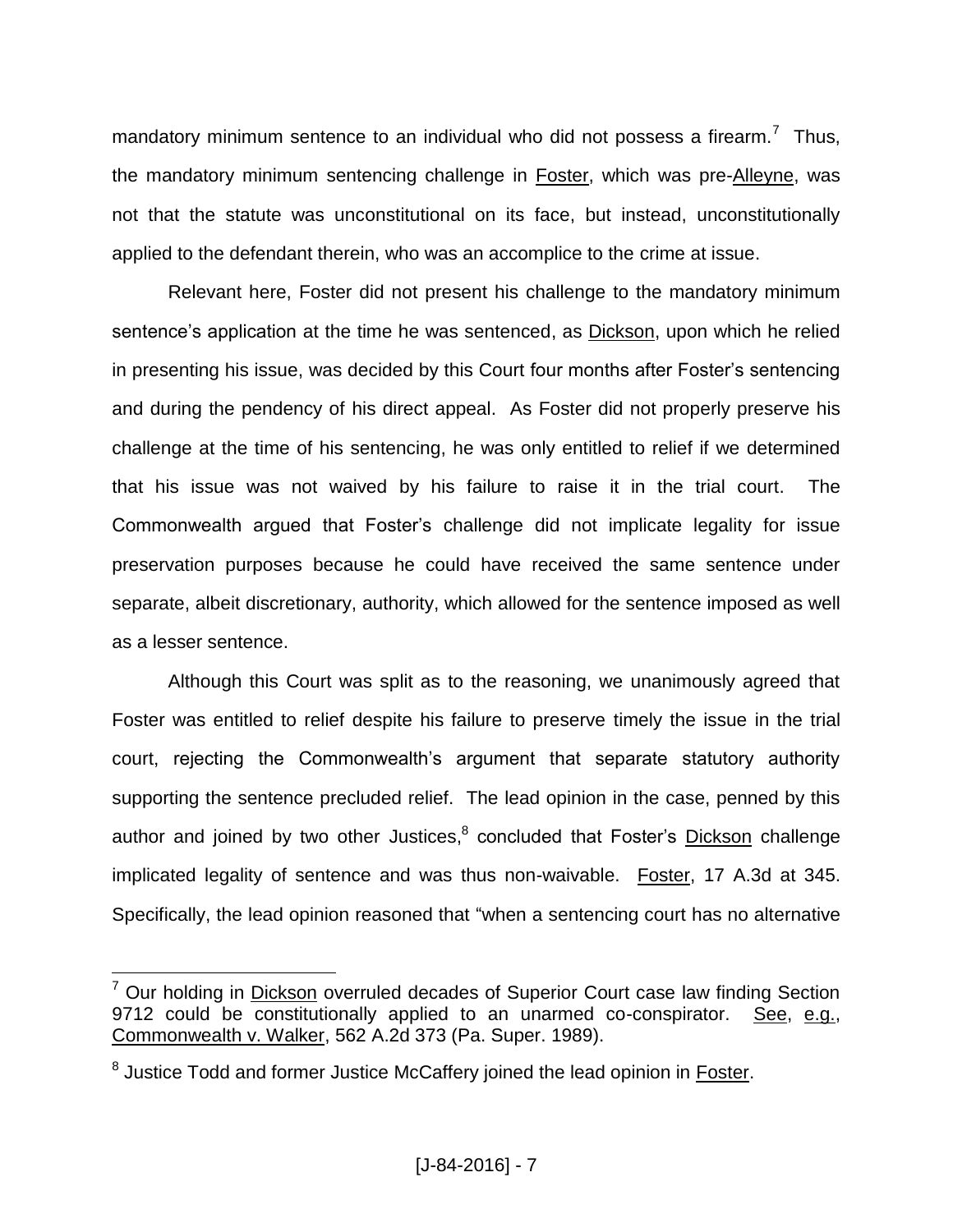but to impose a [later-determined unconstitutional] minimum sentence, its authority to act has been infringed upon[,]" rendering the sentence "illegal" for issue-preservation purposes. Id. at 344-45.

In a concurring opinion, former Chief Justice Castille joined by former Justice Orie Melvin, opined Foster was entitled to relief based on a retroactivity analysis. Labeling Foster's challenge as one implicating legality of sentence, he opined, was an unnecessary expansion of the legality of sentence doctrine, as prior to Foster, the typical legality of sentence issue involved one where the appellant received a sentence above the statutory maximum. To former Chief Justice Castille, the fact that Foster raised a Dickson claim immediately after we issued our decision in that case constituted sufficient preservation to entitle him to retroactive benefit of the new rule.

In a separate concurring opinion then-Justice, now-Chief Justice, Saylor agreed that Foster was entitled to relief, although he advocated the federal case-by-case approach of declaring a sentence illegal *per se*, which allows for "the vindication of compelling claims for relief from criminal sanctions, where the interests of justice require, despite failures to raise and preserve them." Id. at 355. Lastly, former Justice Eakin penned a concurrence, joined by former Chief Justice Castille, agreeing that Foster was entitled to relief based on retroactivity, but noting his belief that a sentence may not be an "illegal" sentence for issue preservation purposes where the sentence is within the statutory maximum.

Returning to the instant case, Appellant argues that his sentence is illegal and thus his failure to preserve his challenge is immaterial to this Court's ability to afford him relief. Appellant agrees with the lead opinion in **Foster** that a sentence is illegal for issue preservation purposes where the sentencing court lacked authority to avoid entering the particular sentence that is later found to be unconstitutional. Applying that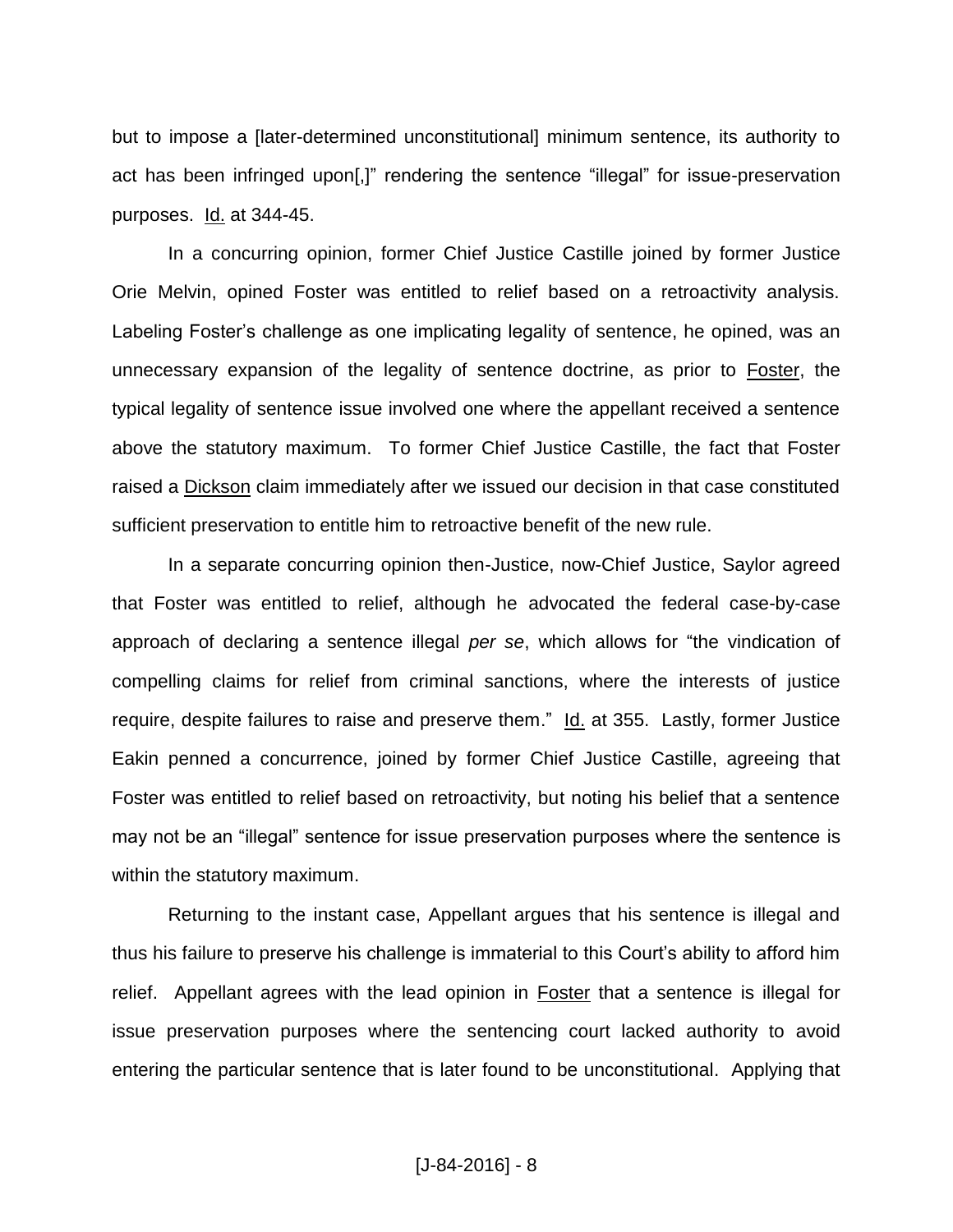rule to the instant case, Appellant asserts that because Alleyne rendered Section 9712.1 unconstitutional on its face, and the sentencing court had no choice but to impose the mandatory minimum sentence in accord with Section 9712.1, his sentence is illegal. In Appellant's view, a sentence derived from an unconstitutional mandatory minimum statute is illegal regardless of whether there was separate authority by which the sentencing court could have imposed an identical sentence.<sup>9</sup>

In response, the Commonwealth agrees with Appellant and the lead opinion in Foster that a sentence is "illegal" for preservation purposes when "the sentencing court had no jurisdiction or authority to impose" the sentence. Commonwealth's Brief at 12. The Commonwealth differs, however, in its application of that rule to the facts of this case. To the Commonwealth, the sentencing court was not without authority to enter Appellant's sentence because it possessed separate statutory authority in support thereof, *i.e.*, a discretionary sentence pursuant to the sentencing guidelines, which authorized a maximum of ten years' imprisonment for Appellant.<sup>10</sup> Essentially, the Commonwealth raises the same argument it did in Foster, and does not present any persuasive reason why we should dispose of this case differently than we did in Foster.

As stated above, the disposition of **Foster** was unanimous: the appellant received the benefit of a new rule of law announced while his direct appeal was pending which concluded that his mandatory minimum sentence was unconstitutional, despite his

 9 The Defender Association of Philadelphia filed an *amicus curiae* brief in support of Appellant, positing similar arguments as Appellant.

 $10$  Again, Appellant was sentenced to 5 to 10 years of imprisonment. The Commonwealth acknowledges that the statutory maximum for a PWID conviction is generally five years. See 35 P.S.  $\S$  780-113(f)(2). However, the Commonwealth asserts, because Appellant had a prior conviction, the sentencing court was authorized to impose "a term up to twice the term otherwise authorized," 35 P.S. § 780-115(a), or in other words, up to ten years.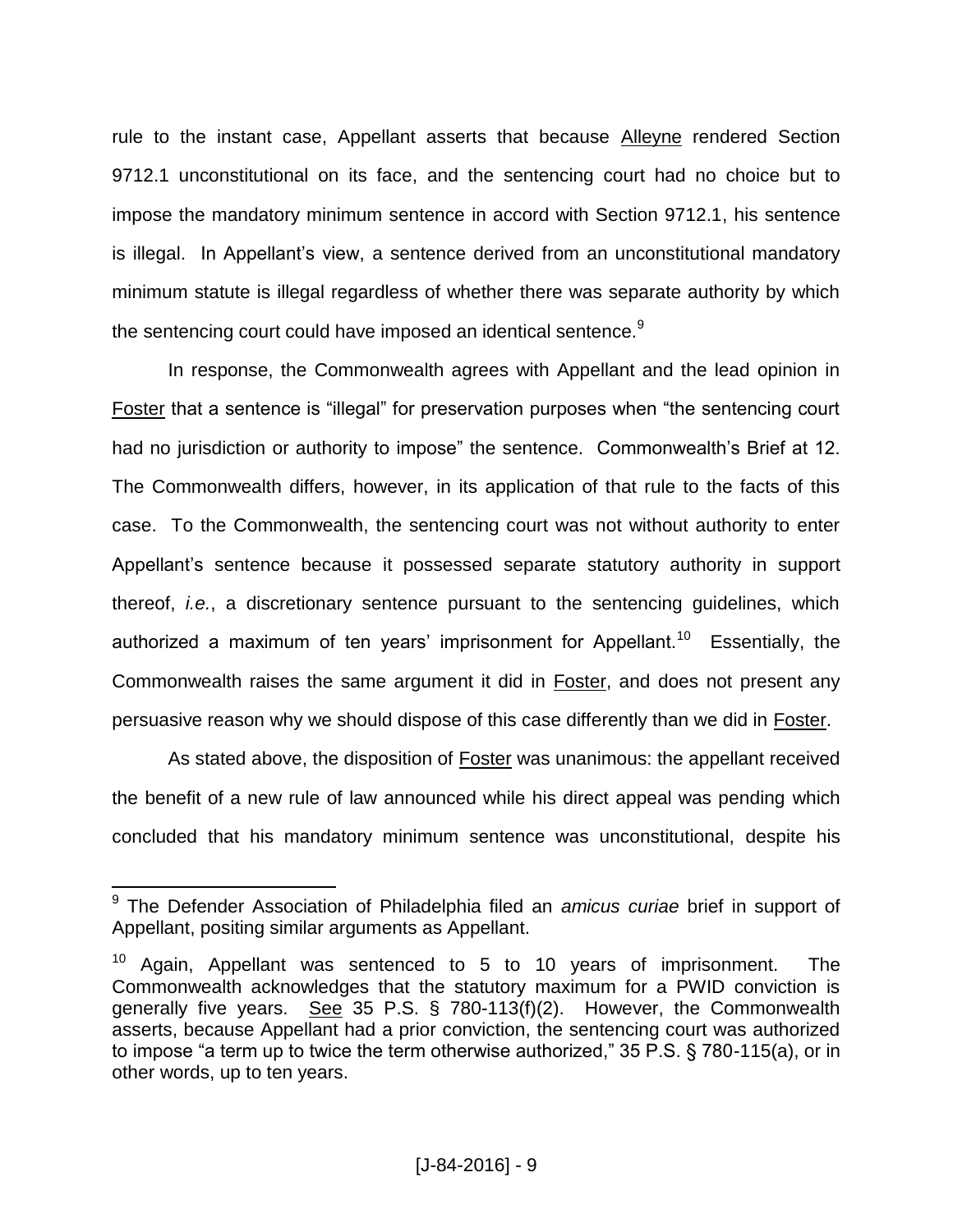failure properly to preserve his challenge; that this Court was divided as to whether it was necessary to label the sentence "illegal" for issue preservation purposes does not take away from this unanimous disposition. The facts of the case now before us dictate the same disposition, as Alleyne declared a new rule of law that was announced while Appellant's direct appeal was pending and which rendered Appellant's mandatory minimum sentence unconstitutional. Based on this Court's precedent, Appellant is entitled to relief.

Moreover, on balance, we agree with Appellant that his challenge implicates the legality of his sentence notwithstanding the separate, discretionary authority under which he could have received the same sentence. See supra at 9 n.10. While this separate authority did, in fact, allow for the sentence Appellant received, it also authorized any lesser sentence that the sentencing court deemed appropriate, but was constrained from entertaining here. Importantly, there was no separate mandatory authority to support Appellant's sentence. Based on the mandatory nature of Section 9712.1, at the time of sentencing, the sentencing court was without authority to enter any other sentence. As that sentencing provision has now been rendered unconstitutional on its face by Hopkins and Wolfe, it is as if that statutory authority never existed. See Wolfe, 140 A.3d at 661 (quoting 16 C.J.S. CONSTITUTIONAL LAW § 265 (2016)) ("[A]n unconstitutional, non-severable statute is 'not a law, has no existence, is a nullity, or has no force or effect or is inoperative.'"). Accordingly, we hereby adopt the lead opinion in **Foster** and definitively hold that where the mandatory minimum sentencing authority on which the sentencing court relied is rendered void on its face, and no separate mandatory authority supported the sentence, any sentence entered under such purported authority is an illegal sentence for issue preservation purposes on